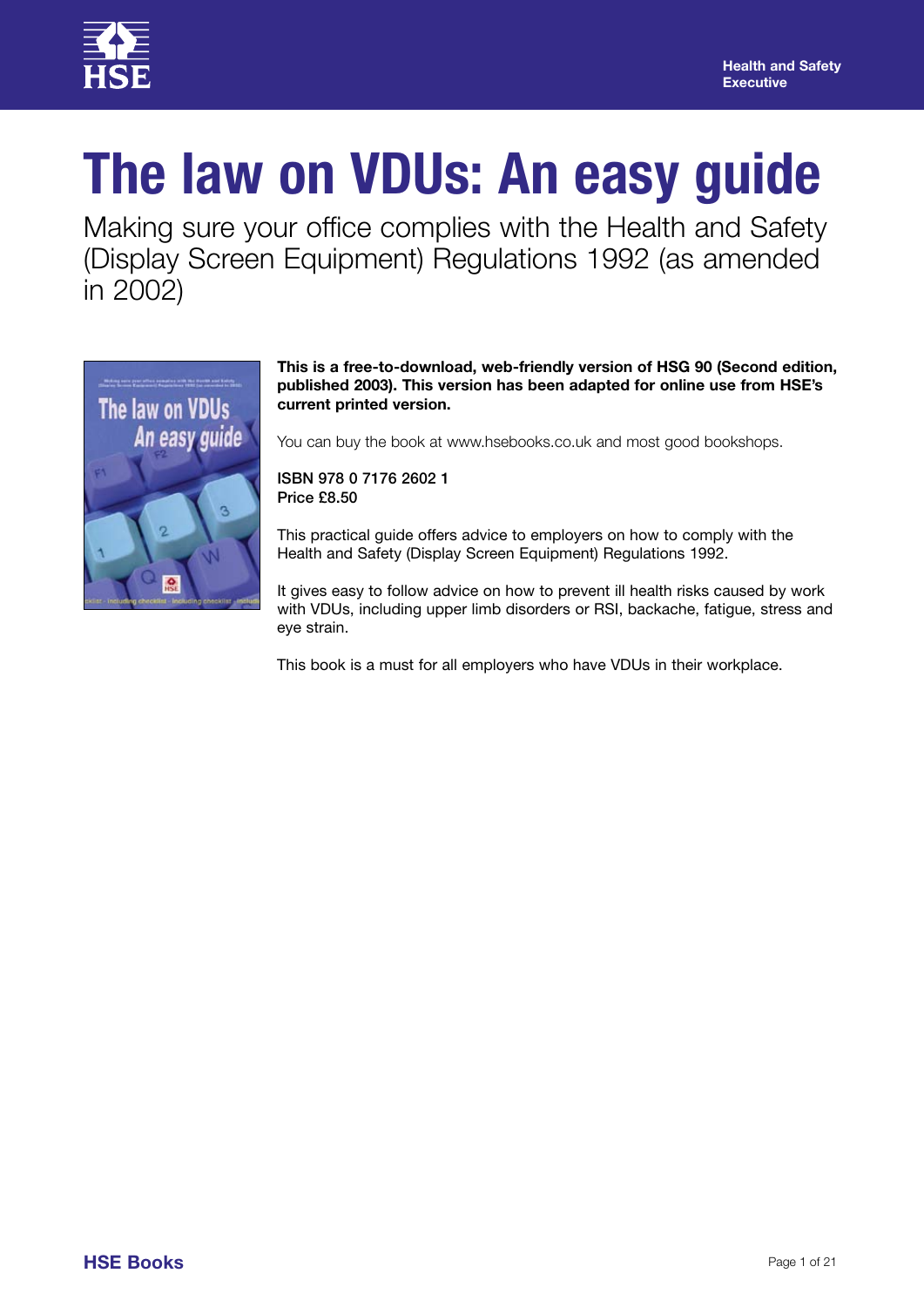© *Crown copyright 2003*

First published 1994 Second edition 2003 Reprinted 2003, 2006, 2009

ISBN 978 0 7176 2602 1

All rights reserved. No part of this publication may be reproduced, stored in a retrieval system, or transmitted in any form or by any means (electronic, mechanical, photocopying, recording or otherwise) without the prior written permission of the copyright owner.

Applications for reproduction should be made in writing to: The Office of Public Sector Information, Information Policy Team, Kew, Richmond, Surrey TW9 4DU or e-mail: licensing@opsi.gov.uk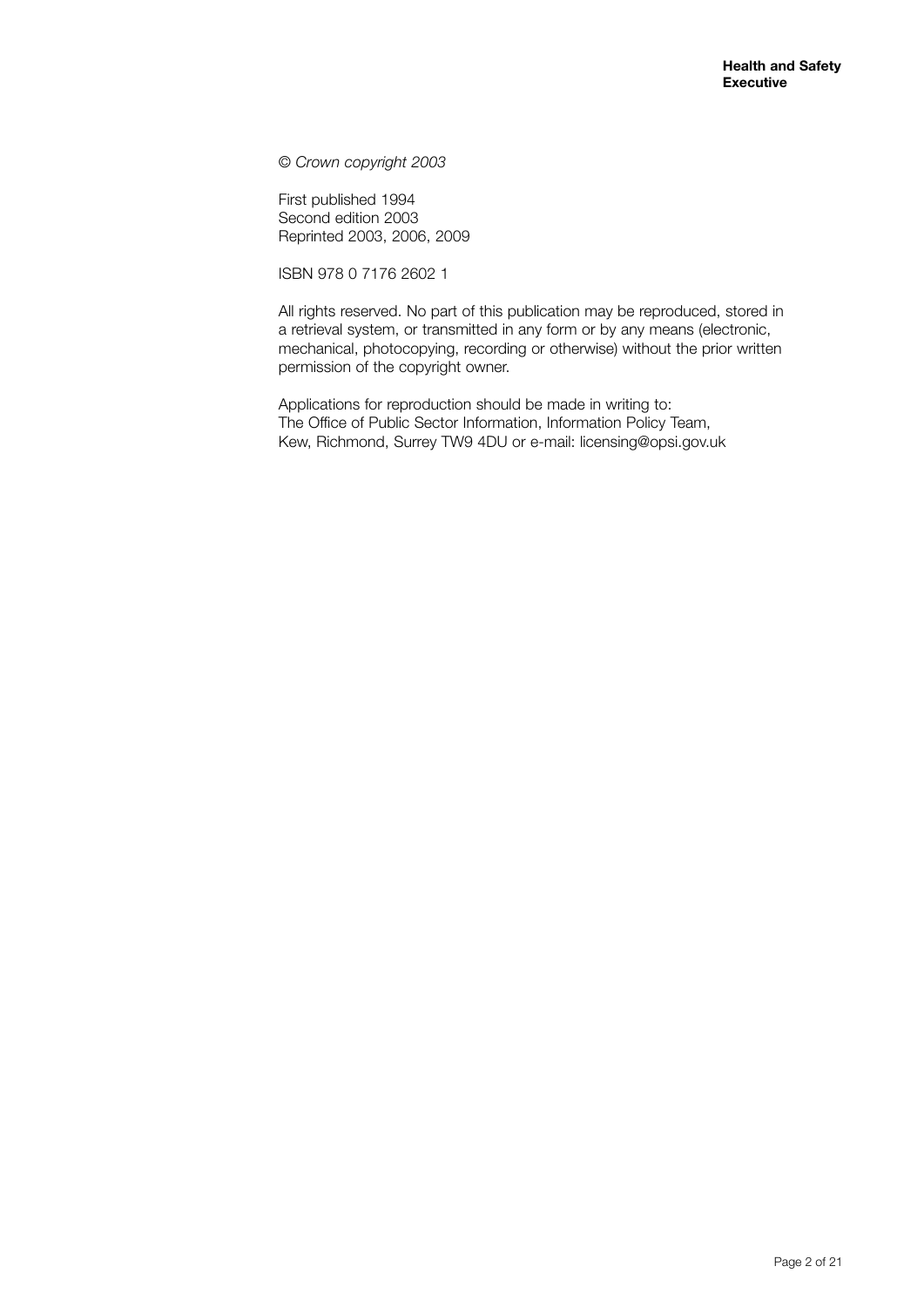# **Contents**

**Notes on the second edition** *4* **Introduction** *5*

**Step 1: Decide who is covered by the Regulations** *6*

**Step 2: Train users and assessors** *7*

**Step 3: Assess workstations and reduce the risks** *8*

**Step 4: Make sure workstations and equipment comply with minimum requirements** *10*

**Step 5: Plan changes of activity or breaks for users** *11*

**Step 6: Provide eye tests and any necessary spectacles for VDU work** *12*

**Step 7: Tell users what you have done** *12*

**VDU workstation checklist** *14* **Further publications and sources of advice** *20* **Further Information** *21*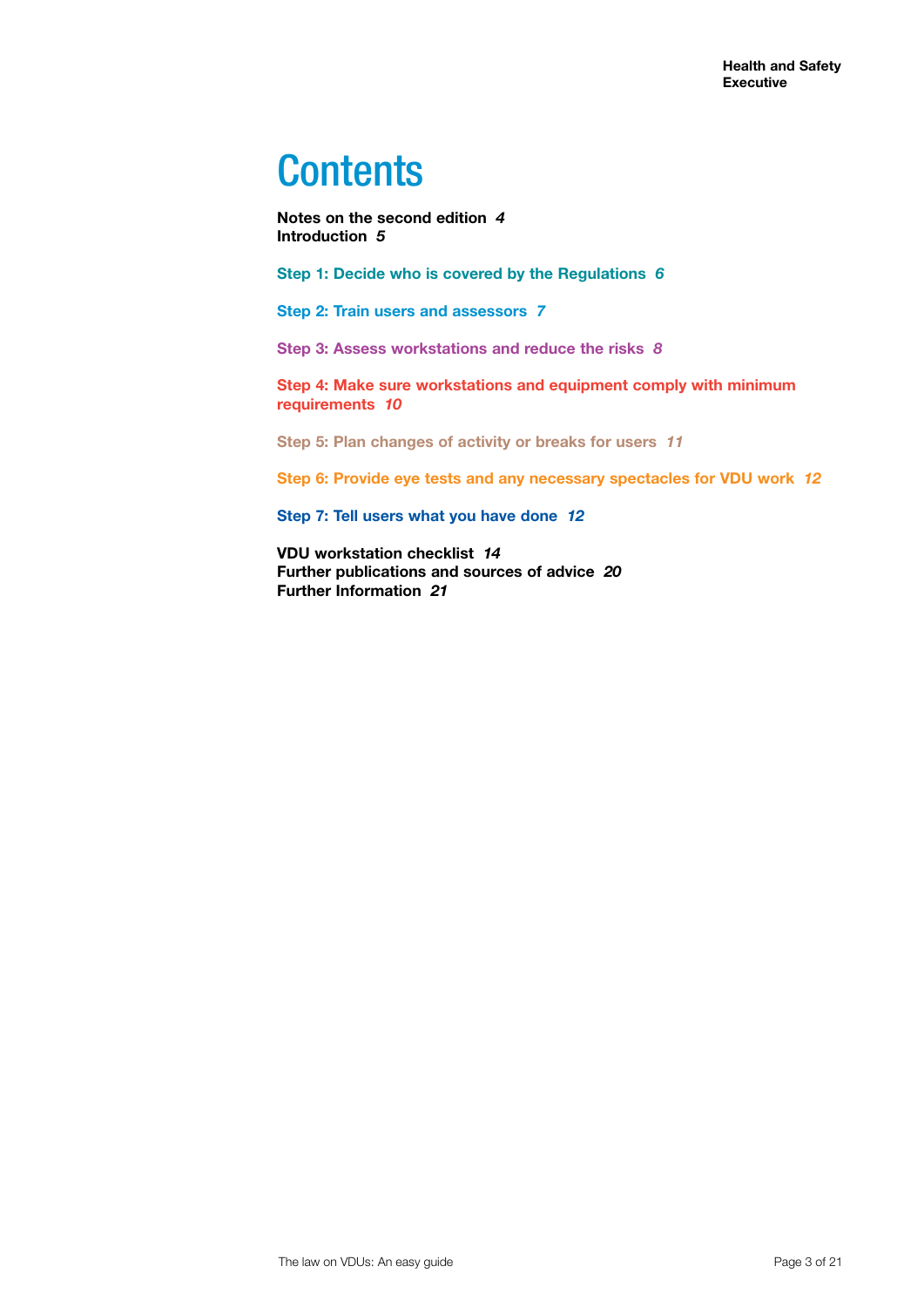### **Notes on the second edition**

This booklet has been revised to bring it up to date, and we have made some changes in its structure, but the advice it contains is fundamentally the same as that in the first edition.

This guidance is issued by the Health and Safety Executive. Following the guidance is not compulsory and you are free to take other action. But if you do follow the guidance you will normally be doing enough to comply with the law. Health and safety inspectors seek to secure compliance with the law and may refer to this guidance as illustrating good practice.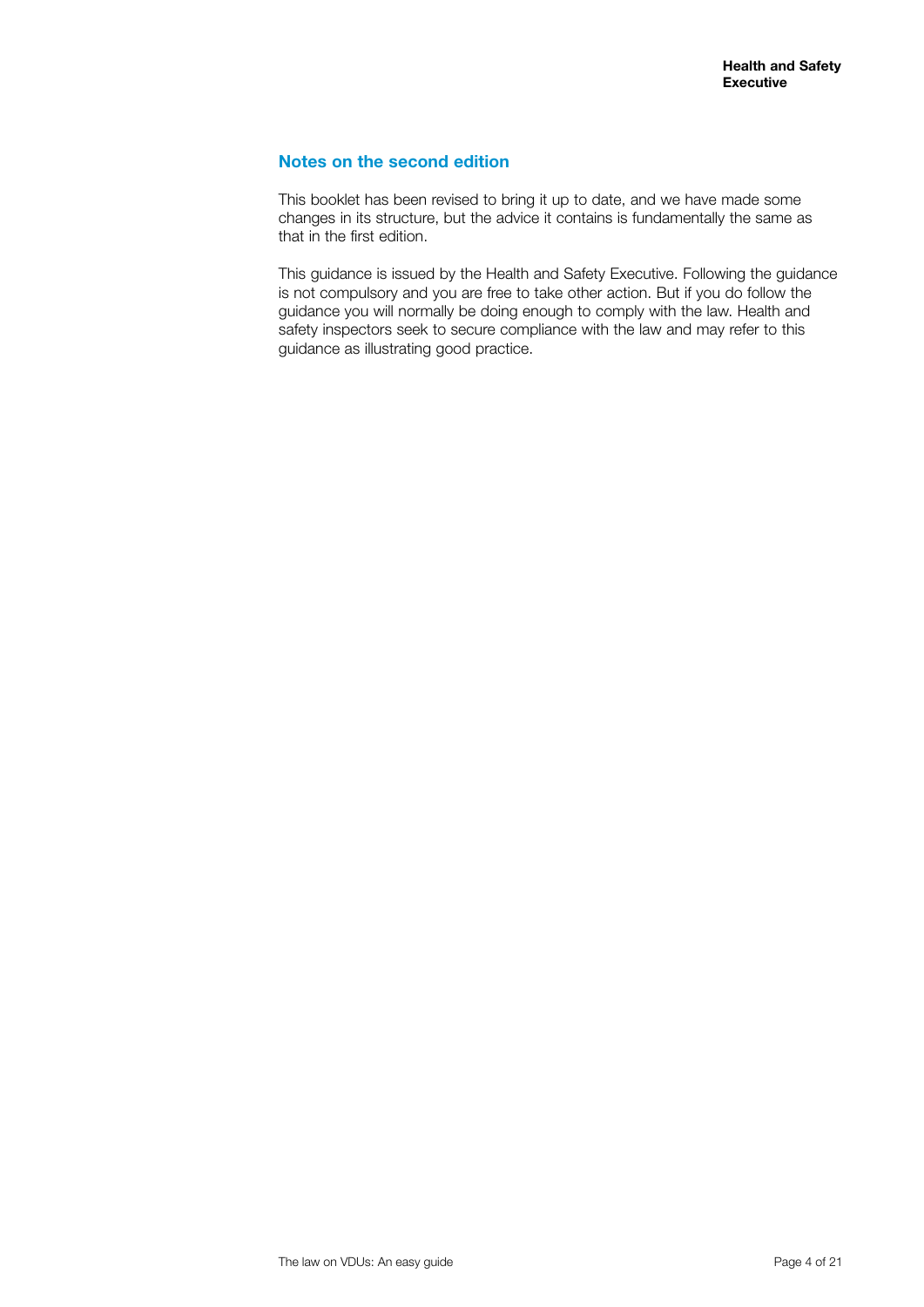# **Introduction**

This booklet is for employers who need to comply with the Health and Safety (Display Screen Equipment) Regulations 1992. You may know them as the 'VDU Regulations' or 'Display Screen Regulations.' It is a practical guide, with easy to follow steps, on what to do if you have ordinary office VDUs (visual display units, such as computer screens).

If you have equipment other than office type VDUs which you think may be covered, or if you want more information, you should refer to HSE's detailed guidance booklet L26 which contains the full Regulations (see 'Further publications and sources of advice').

The health problems associated with VDU work are:

- **■** upper limb disorders (including pains in the neck, arms, elbows, wrists, hands, fingers). Often known as repetitive strain injury or 'RSI';
- back ache:
- fatique and stress;
- temporary eye strain (but not eye damage) and headaches.

The causes may not always be obvious and can be due to a combination of factors. But enough is known about the importance of some measures - for example, the need to sit properly and take breaks - to allow the risks to be tackled effectively.

The Regulations came into force on 1 January 1993 (some minor changes were made in 2002). They put into UK law a European Community Directive which seeks to protect the health of your workers by reducing risks from VDU work. Briefly, the Regulations require employers to:

- analyse workstations to assess and reduce risks;
- ensure that workstations meet specified minimum requirements;
- plan work activities so that they include breaks or changes of activity;
- provide eye and eyesight tests on request, and special spectacles if needed;
- provide information and training.

If your workplace doesn't already comply, you should take action. Following the advice, in the seven steps in this booklet, will help you comply. Each step tells you what you have to do and offers advice about the easiest ways to do it. The checklist on page 13 can be used to assess workstations (with their equipment, furniture and surroundings). It gives solutions to some common problems. Some of the advice in this quide takes the form of suggestions on how to comply. Where these are steps not actually required by law, this is made clear, eq:

- **E** 'vou **may want** to set a timetable':
- **T** '**consider** using videos';
- 'these guidelines **may be helpfu**l';
- the following points **may help'**;
- 'checklists **are one way** to do assessments'.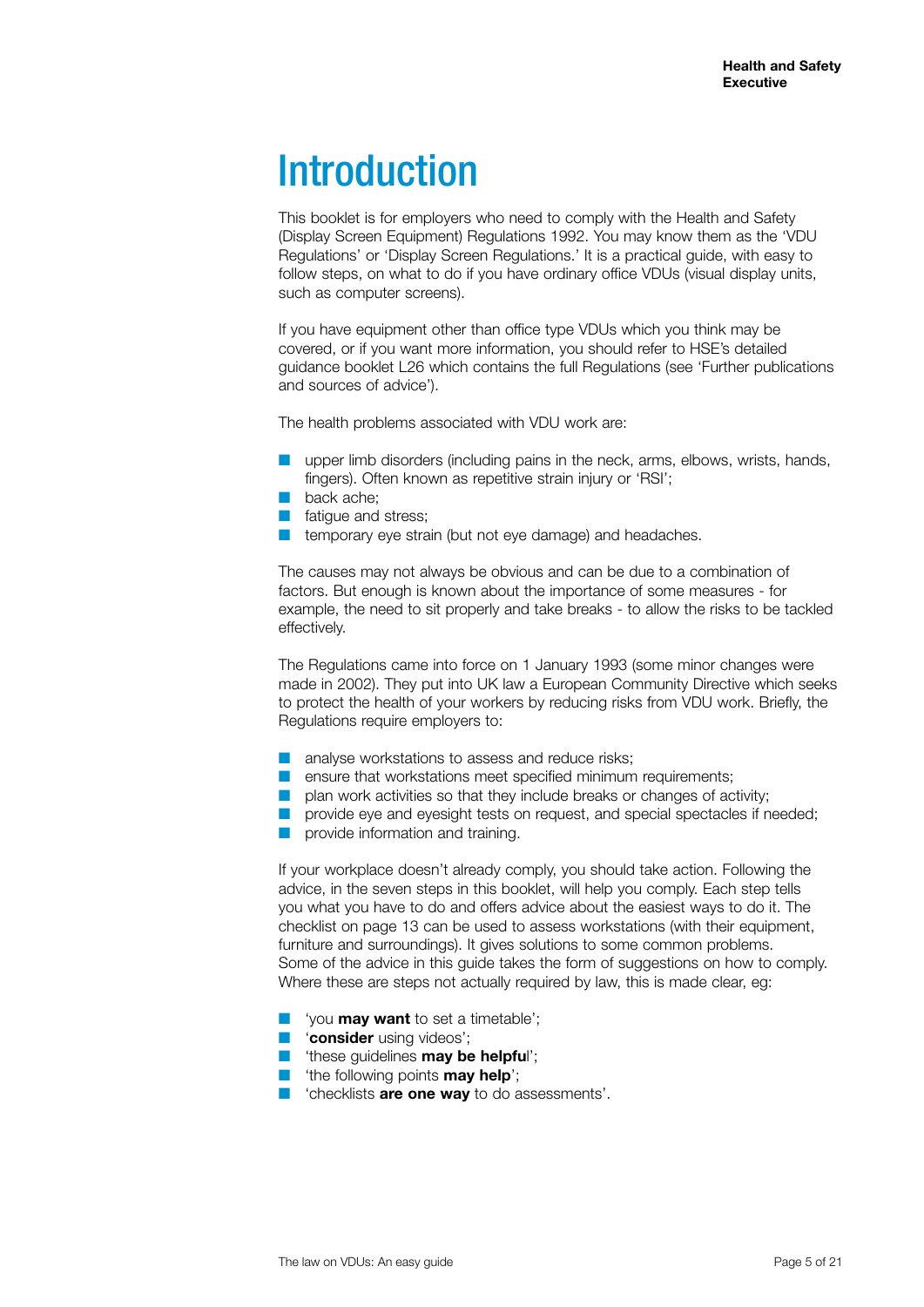### **Decide who is to be responsible for the following steps.**

- Step 1: Decide who is covered by the Regulations
- Step 2: Train users and assessors
- Step 3: Assess workstations and reduce the risks
- Step 4: Make sure workstations and equipment comply with minimum requirements
- Step 5: Plan changes of activity or breaks for users
- Step 6: Provide eye tests and any necessary spectacles for VDU work
- Step 7: Tell users what you have done

You may want to set a timetable for action.

Employees and their safety representatives should be fully involved in implementing the Regulations. They can be particularly useful in providing early warning of health problems, and helping to assess risks, as they have detailed knowledge of day-today conditions.

Don't assume you must use consultants to help you comply. You will probably need outside help for eye testing and any investigations of serious aches and pains. But simple problems don't require specialist expertise. Use the in-house knowledge that already exists.

*Make sure whoever you choose (it may be more than one person) agrees their responsibilities and knows what is expected of them. Get them to read this booklet. Check later that action has been taken.*

# Step 1

### **DECIDE WHO IS COVERED BY THE REGULATIONS**

The Regulations apply where there are people who 'habitually use display screen equipment as a significant part of their normal work'. So, not everyone who uses a VDU is covered by the Regulations - only those most likely to be at risk. You need to decide who these people are. Remember to include homeworkers and agency 'temps', if you have any (there is more advice on these special groups in our other guidance booklet L26).

People using a VDU more or less continuously on most days will be covered by the Regulations. So, usually, are others who:

- normally use a VDU for **continuous or near-continuous spells of an hour or more at a time;** and
- use it in this way **more or less** daily; and
- have to transfer information quickly to or from the display screen equipment;

**and also** need to apply high levels of **attention and concentration;** or are highly dependent on VDUs to do the job or have **little choice** about using them; or need **special training or skills** to use the equipment.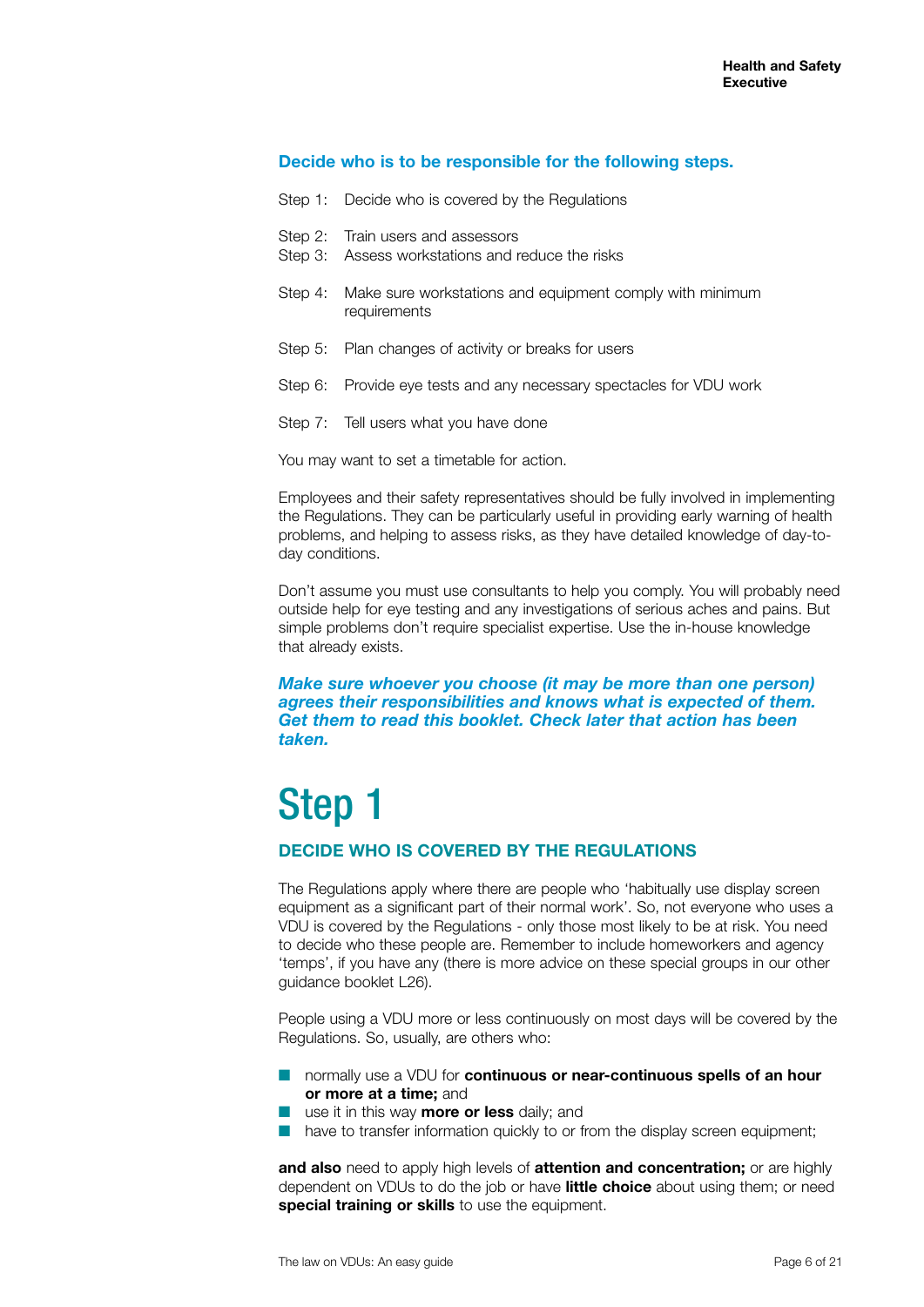Such people are called users in this guidance. Users may include, for example, people who do word processing or data input, secretaries, telesales personnel, journalists, librarians, graphic designers, and many others.

The Regulations distinguish between employees (**users**) and self-employed workers (**operators**). This distinction is not used here - where certain obligations do not apply to the self-employed, this is made clear in the text.

### *Who are your VDU users?*

*Have you identified them all?* 

# Step 2

# **TRAIN USERS AND ASSESSORS**

Arrange training for:

- users on the risks, and safe behaviour and practices. For example, adjustable chairs only reduce risk if users know how to adjust them and sit properly. If big changes are made to workstations, users may need retraining;
- workstation assessors. Step 3 requires you to assess workstations. Assessors will need to recognise risky workstation layouts, environments and practices. You can train your own staff to do this job.

Good user training should normally cover:

- the risks from DSE work (see Introduction):
- the importance of good posture and changing position:
- how to adjust furniture to help avoid risks:
- organising the workplace to avoid awkward or frequently repeated stretching movements;
- avoiding reflections and glare on or around the screen;
- adjusting and cleaning the screen and mouse;
- organising work for activity changes or breaks if necessary;
- who to contact for help and to report problems or symptoms:
- contributing to the risk assessment, eg completing checklists.

Consider using:

- videos;
- computer-based training:
- the HSE leaflet *Working with VDUs* (see 'Further publications and sources of advice');
- wall charts:
- seminars.

Make sure users can ask about points that aren't clear. For example, if you show a video, allow time for questions at the end and have someone present who will know the answers.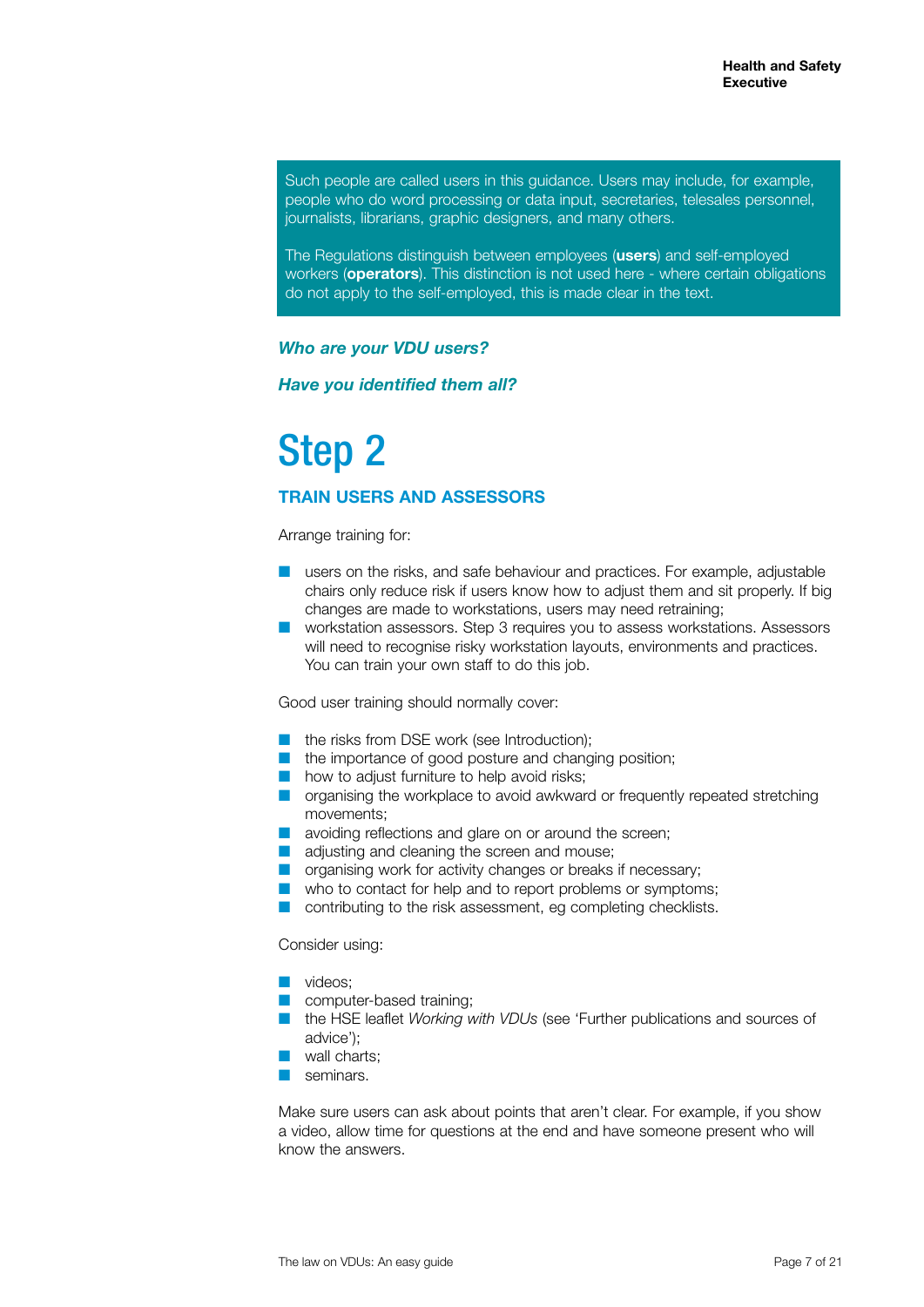Good training for workstation assessors will cover the points above, plus:

- how to review checklists:
- how to identify obvious and less obvious hazards;
- deciding when additional information and help is needed, and where to go for it;
- how to draw conclusions from assessments and identify steps to reduce risks;
- recording problems;
- how to tell those who need to take action on findings, and give feedback to users.

Methods of training assessors include:

- **■** professionally arranged seminars;
- getting familiar with HSE guidance *Display screen equipment work: Guidance on Regulations* (see 'Further publications and sources of advice');
- computer-based training.

Whatever training methods you use, you should check afterwards that assessors have understood the information and have reached an adequate level of competence.

*You do not have to give health and safety training to self-employed people using your workstations. That is their responsibility.*

# Step 3

### **ASSESS WORKSTATIONS AND REDUCE THE RISKS**

Checklists (like the one on page 13) are one easy way to do workstation assessments, and enable users to take an active part. After training, users can fill in the checklist themselves. They know what the problems are, and whether or not they are comfortable. For example, a workstation assessor could assess a workstation in the morning and find no glare on the screen; only the user would know that glare is bad in the afternoon.

Remember, the user filling in the checklist is only the first stage, not the whole assessment. **A properly trained assessor should go over the completed checklists, clarify any doubtful points, and tackle problems that the user can't solve.**

Make arrangements to review assessments when there is a significant change to the workstation, for example when it is relocated or a different screen is installed.

Users can answer the questions in the first column of the checklist, making adjustments as they go, to reduce any problems they find. Where they answer 'Yes', no further action is necessary.

Standard workstation items (for example display screens, keyboards, chairs) do not need individually assessing but users will need to check that their items function properly. For example, if all chairs are the same make and model you will know whether they have an adjustment mechanism, but users will need to check that their own chair mechanism works.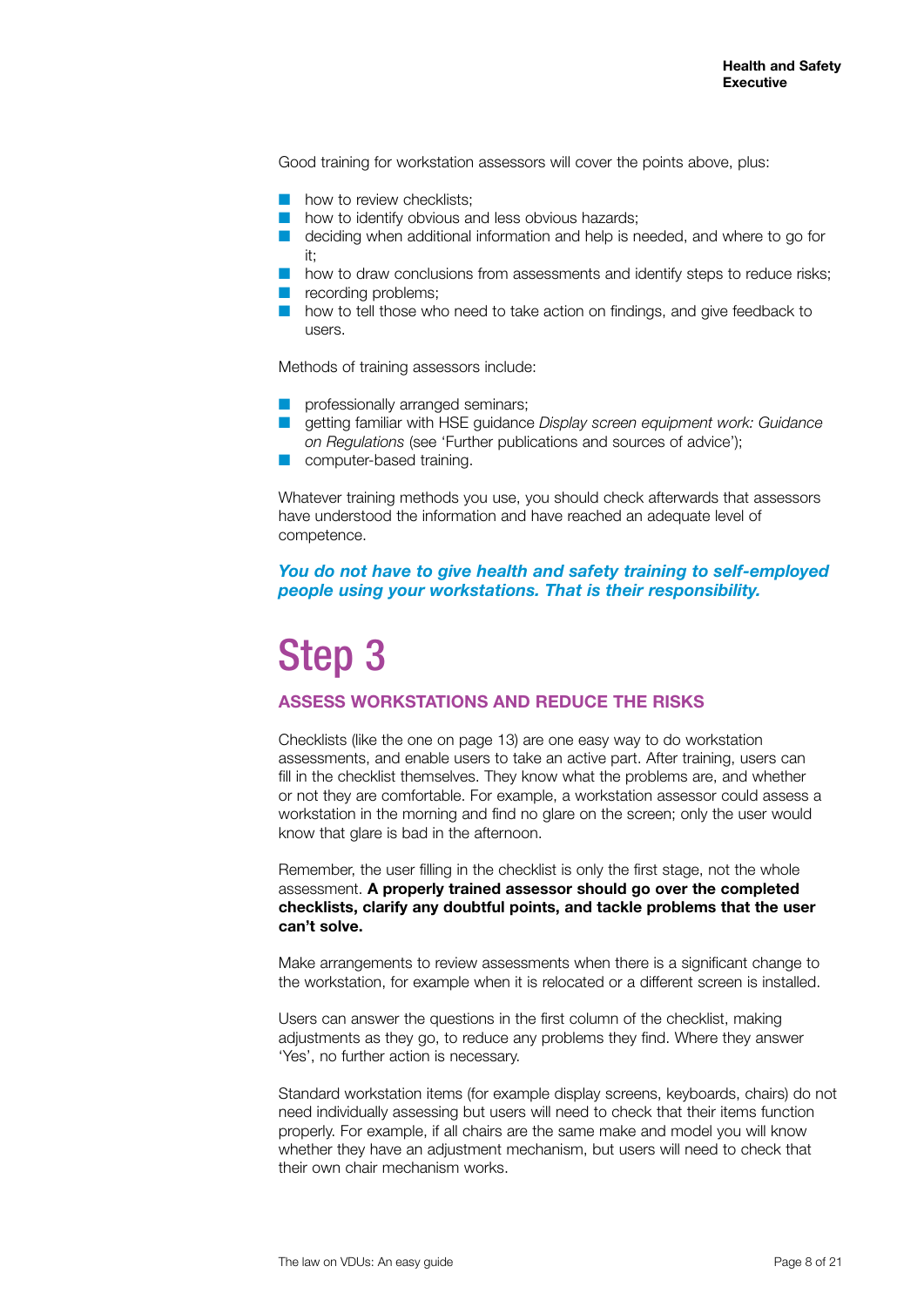Assessors may find the following guidelines helpful:

- deal with the biggest problems first;
- take seriously and investigate reports of aches and pains from users;
- look for the less obvious causes of risk. For example, poor (ie risky) posture may be due to bad seating, **or** sitting awkwardly to avoid glare on the screen, **or** leaning forward to key because arm rests prevent the chair being close to the workstation, **or** a poorly positioned mouse;
- remember to assess all the risks look at things like task demands and rest breaks, as well as the physical aspects of the workstation;
- take account of any special needs of individuals, such as users with a disability;
- consider different ways of tackling risks, eg if keyboard and screen are fixed (as they are with many portables), risks could be reduced by increasing job variety, for example, by including more time working away from the computer;
- check later to see that action identified by the assessment has in fact been taken, and that it is not causing other problems (see below);
- sign-off the checklist on its first page to show that everything has been done.

#### *You do not have to use checklists to do assessments, but many people find them useful.*

Beware of misinformation and exaggerated claims from suppliers of products that are supposed to reduce risks. They may oversimplify issues or talk up health 'risks' to persuade people to buy accessories. Not everything advertised as 'ergonomic' has been properly tested and found to be helpful. Beware in particular the following, which are **unnecessary**:

- tinted VDU spectacles;
- over-elaborate adiustable tables:
- radiation-reducing devices (filters, lead aprons).

Having taken action to reduce the risks, check with the user that no new problems have arisen, for example:

- to have forearms in the correct keying position, a short user raises the chair height, but feet can't now be placed flat on the floor. A footrest is needed;
- workstation layout is reorganised to give more space but one user is now sitting next to a source of noise or glare.

Completed assessments will need to be reviewed when:

- major changes are made to the equipment, furniture, work environment or software;
- new users start work, or change workstations;
- workstations are relocated:
- the nature of work tasks changes considerably.

Focus on the aspects that have changed. For example:

- the environmental factors are important if the workstation location changes:
- different users have different needs replacing a tall person with a short one may mean a footrest is required;
- users working from a number of source documents need more desk space than users who just use the computer and telephone.

*Use your assessment to decide what needs to be done. Check that action has reduced the risk*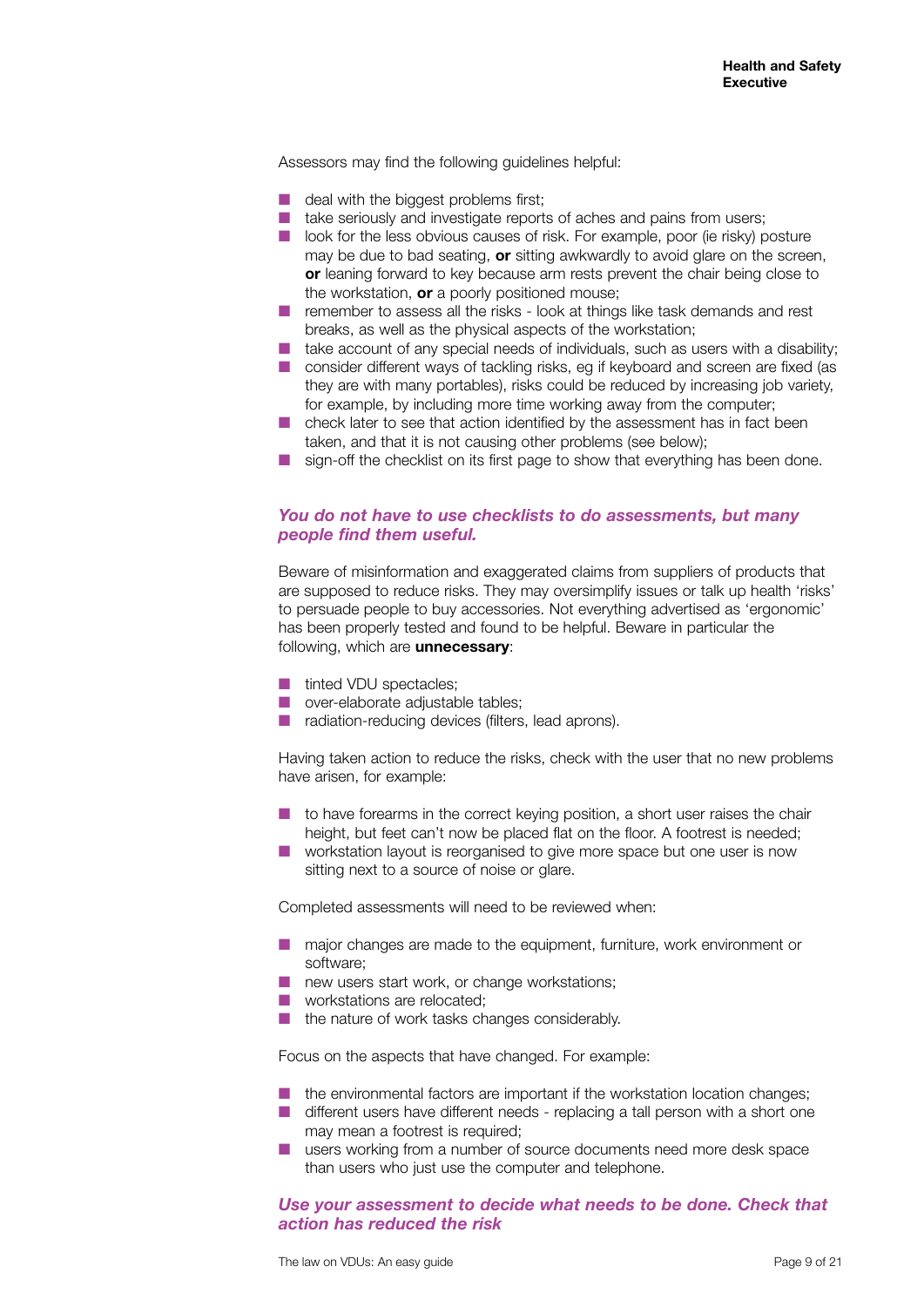# Step 4

### **MAKE SURE WORKSTATIONS AND EQUIPMENT COMPLY WITH MINIMUM REQUIREMENTS**

The Schedule to the Regulations sets out some minimum requirements for ergonomic features that workstations should have (whether or not they are used by a user). You can use the checklist on page 13 to help you comply. Manufacturers and suppliers can assist, but remember that you as the employer have the duty to ensure items comply.

The Schedule covers broad design factors for furniture; the VDU hardware, software and accessories; and the workstation environment. It applies to equipment bought second-hand and new. It does not include detailed measurements and specifications. There is no requirement for equipment to comply with British or international standards. (However, choosing things that do comply with relevant standards - such as BS EN ISO 9241 - can help make sure they will satisfy or go beyond the requirements in the Schedule.)

### *You don't need to take measurements of furniture, temperature, noise levels, radiation, etc to comply with the schedule. Adjustable tables are not a legal requirement.*

The questions and 'Things to consider' in the checklist cover the requirements of the Schedule. If you can answer 'Yes' in the second column against all the questions, having taken account of the 'Things to consider', you are complying. You will not be able to address some of the questions and 'Things to consider', eg on reflections on the screen, or the user's comfort, until the workstation has been installed. These will be covered in the risk assessment that you have to do once the workstation is installed. Follow Step 3 to complete the assessment and reduce any risks you find.

Note that because of the way the Schedule is worded, you don't have to comply with all the detailed requirements in the checklist if:

the workstation doesn't have a particular item.

For example, some kinds of display screen work do not need a document holder. Complying with the Schedule doesn't mean you always have to provide a document holder;

it would not be helpful to comply with one (or more) of the requirements as this would not improve health and safety in a particular case.

For example, some users may have certain back complaints that benefit from having a chair without a backrest. In this case providing a chair with a backrest could do more harm than good;

■ the nature of the task makes it inappropriate.

For example to preview page layout on screen, it may not be necessary for characters to be well defined because reading the words is not the priority.

Many workstations have a mouse, trackball or other **pointing device**. Advice on things to look for to ensure users' health is included in the checklist.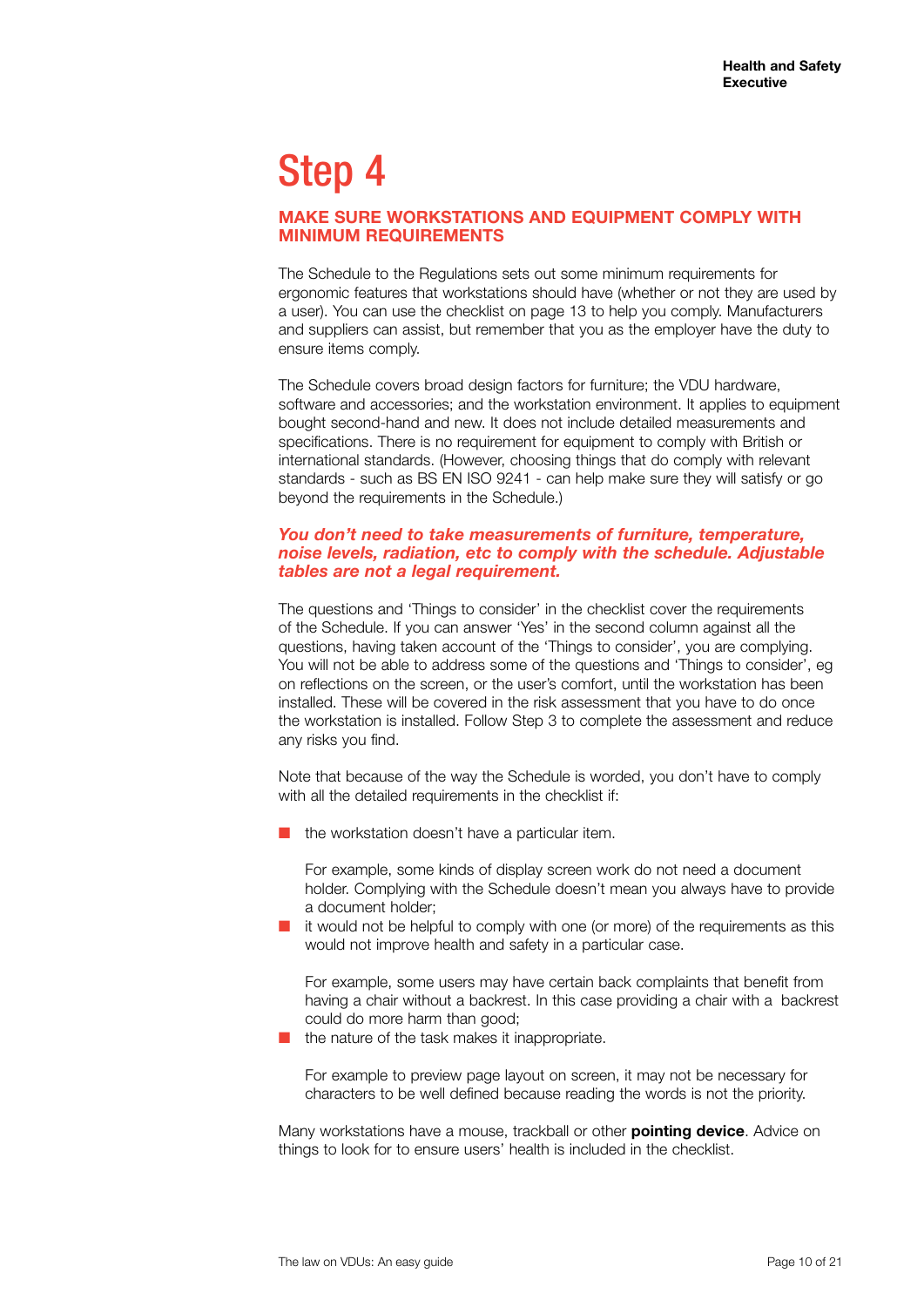**Portable computers** are subject to the Regulations if they are in prolonged use. You should give their users adequate training. Unless you have made other arrangements, this should include training them to make a risk assessment when setting up a portable away from the office. Risk assessments should consider potential risks from manual handling, if portable computer users have to carry heavy equipment and papers. You should also consider possible risks from violent theft, as well as the normal risks of all display screen work described in Step 3.

Design features of portables can lead to postural and other problems. To avoid these, tell users to take more frequent breaks, and avoid using the portable in locations such as a car, which are not ideal. Whenever possible, users should be encouraged to use their portable at a docking station. Or, they can use the portable with a plug-in full-sized keyboard and mouse, enabling the height and position of the portable's screen to be adjusted by placing it on raiser blocks.

When selecting a portable, look for low weight (including any accessories) and a large clear screen which can be used comfortably for the tasks to be done. Other ergonomic features may be required for the tasks to be done (for example, equipment for use outdoors needs to be waterproof, with a screen that can be read in bright sun).

# Step 5

### **PLAN CHANGES OF ACTIVITY OR BREAKS FOR USERS**

Breaking up long spells of VDU work helps prevent fatigue, eye strain, upper limb problems and backache. Where possible, include spells of other work, eg telephone calls, filing, photocopying etc. If such changes of activity are not possible the law requires you to plan for users to take rest breaks.

When organising users' work the following points may help:

- vary the tasks, eg encourage users to walk across to a colleague to get information, rather than e-mailing or using the phone;
- remind users to stretch and change position;
- encourage users to look into the distance from time to time, and to blink often;
- breaks should be taken before users get tired, rather than to recover;
- short frequent breaks are better than longer, infrequent ones:
- individual control over work patterns is the ideal but make sure users don't:
	- get carried away and work intensely for too long;
	- save breaks to take a few longer ones or go home early; or
	- use breaks for other computer activities, like surfing the Internet.
- imposed rest breaks may sometimes be the only solution, eg in some data preparation or call centre work;
- breaks should be taken away from the screen if possible.

*Timing and length of breaks is not set down in the law. Needs vary depending on the work done. You are not responsible for providing breaks for the self-employed.*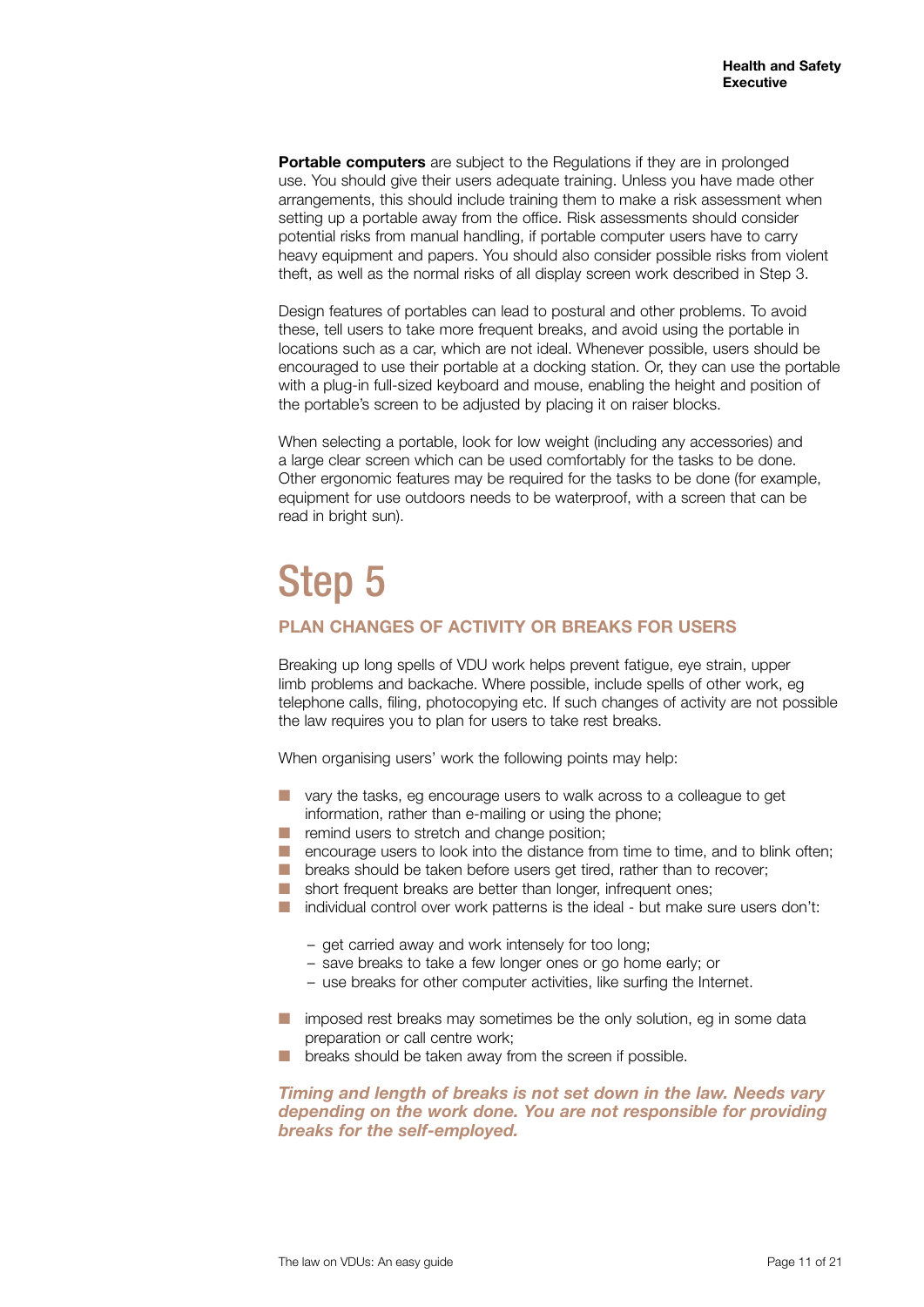# Step 6

### **PROVIDE EYE TESTS AND ANY NECESSARY SPECTACLES FOR VDU WORK**

If you employ users, or those about to become users, they can request an eye and eyesight test that you have to pay for. If the test shows they need glasses specifically for their VDU work, you have to pay for a basic pair of frames and lenses.

Users are entitled to further tests at regular intervals after the first test, and in between if they are having visual difficulties which may reasonably be considered to be caused by their VDU work.

#### *VDU work does not cause permanent damage to eyes or eyesight. Eye tests are provided to ensure that users can comfortably see the screen, to work effectively without visual fatigue.*

You can decide what arrangements to make to provide eye and eyesight tests. For example, some employers let users arrange tests for themselves (and hand the employer the bill); others prefer to send all their staff to be tested by one optician.

When setting up a system for providing users with eye and eyesight tests, these points might help:

- contact a number of opticians and ask what they charge for tests and basic glasses;
- ask if they will come to the firm to test users;
- ask for standard information about each user they test (ie if they need glasses for VDU work, and when they should be re-tested);
- tell users what arrangements you have made:
- make sure users understand what you will and won't pay for (eg tinted lenses, or glasses not required for the VDU work are not your responsibility).

*If users' normal glasses for other work are suitable for VDU work you don't need to pay for them. You don't have to pay for fancy frames or lenses. Eye tests are not an entitlement for the selfemployed.*

# Step 7

## **TELL USERS WHAT YOU HAVE DONE**

Give users information on:

- health and safety relating to their workstations;
- risk assessment and steps taken to reduce risks;
- breaks and changes of activity:
- eye and eyesight tests.

**For self-employed workers you do not need to cover the last two points**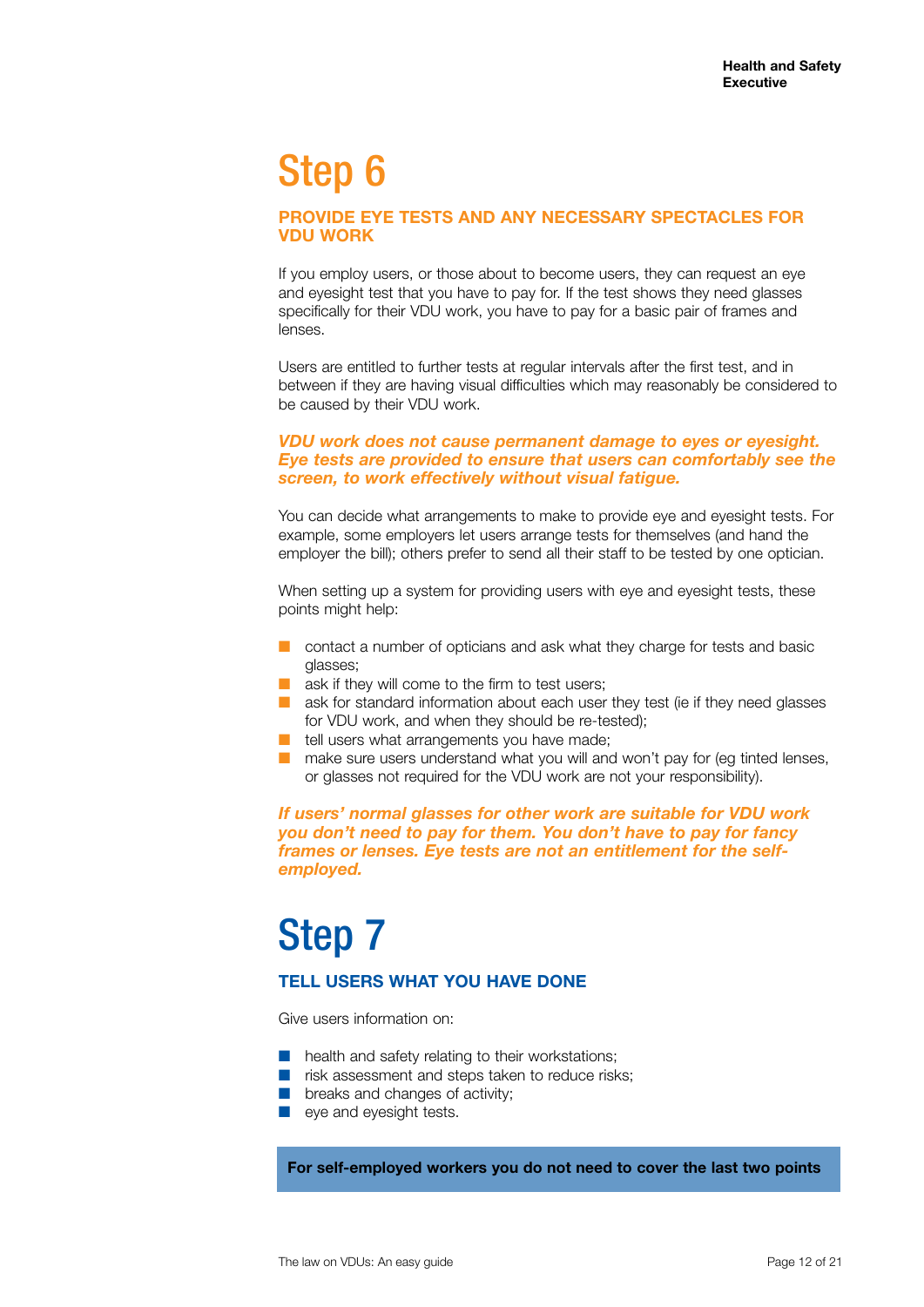You can pass on the required information by:

- telling staff;
- putting information in staff instructions on health and safety;
- circulars;
- wall charts;
- computer-based information systems (if staff are trained and can use them).

*Make sure you have told your VDU users about the issues relevant to their health and safety*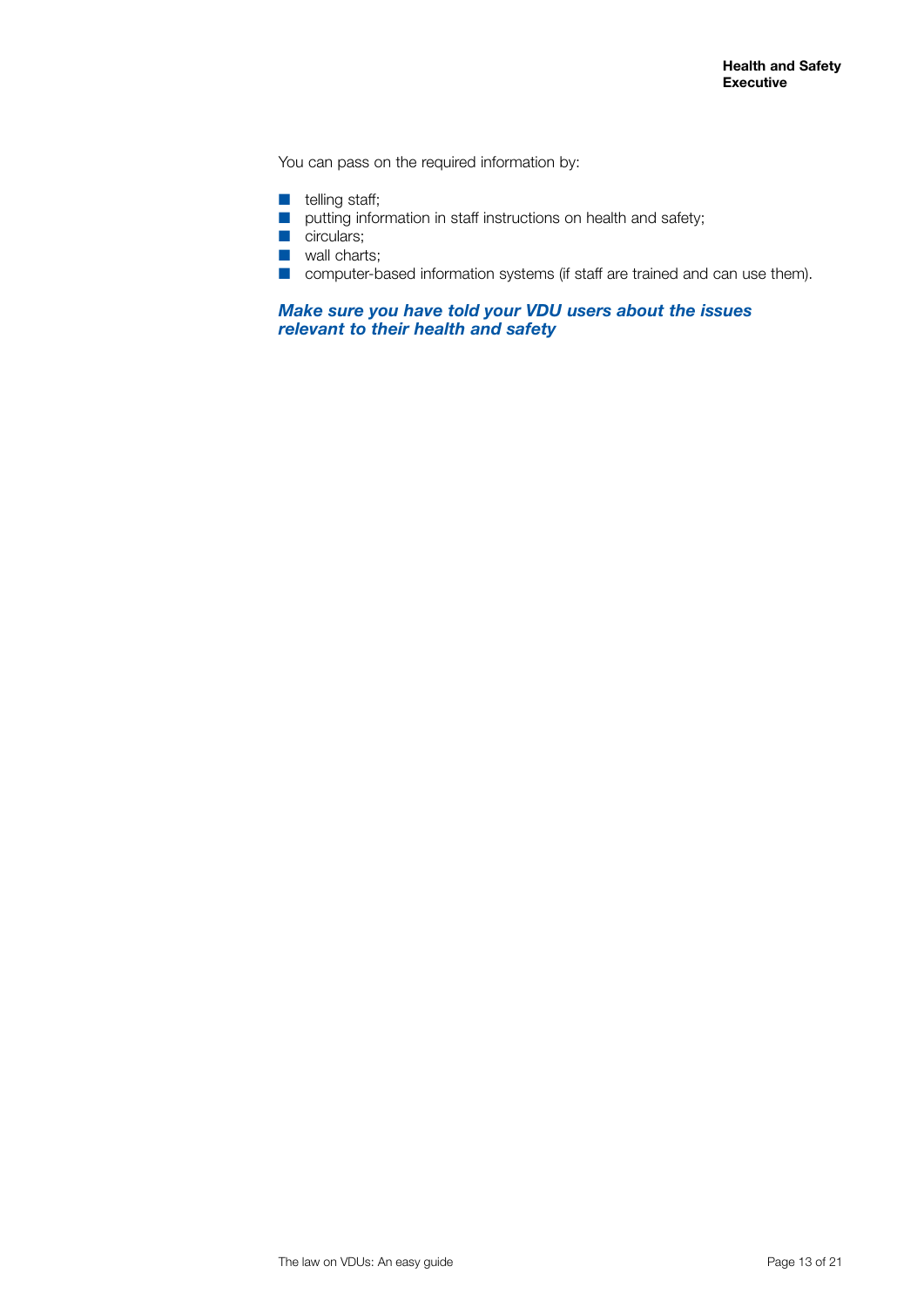# **VDU workstation checklist**

| Any further action needed:? | YES/NO |
|-----------------------------|--------|
|                             |        |

#### **This checklist can be used as an aid to risk assessment and to help comply with the Schedule to the Health and Safety (Display Screen Equipment) Regulations.**

Work through the checklist, ticking either the 'yes' or 'no' column against each risk factor:

- **n** 'Yes' answers require no further action.
- 'No' answers will require investigation and/or remedial action by the workstation assessor. They should record their decisions in the 'Action to take' column. Assessors should check later that actions have been taken and have resolved the problem.

**Remember the checklist only covers the workstation and work environment. You also need to make sure that risks from other aspects of the work are avoided, for example by giving users health and safety training, and providing for breaks or changes of activity. Advice on these is given in the main text of the guidance.**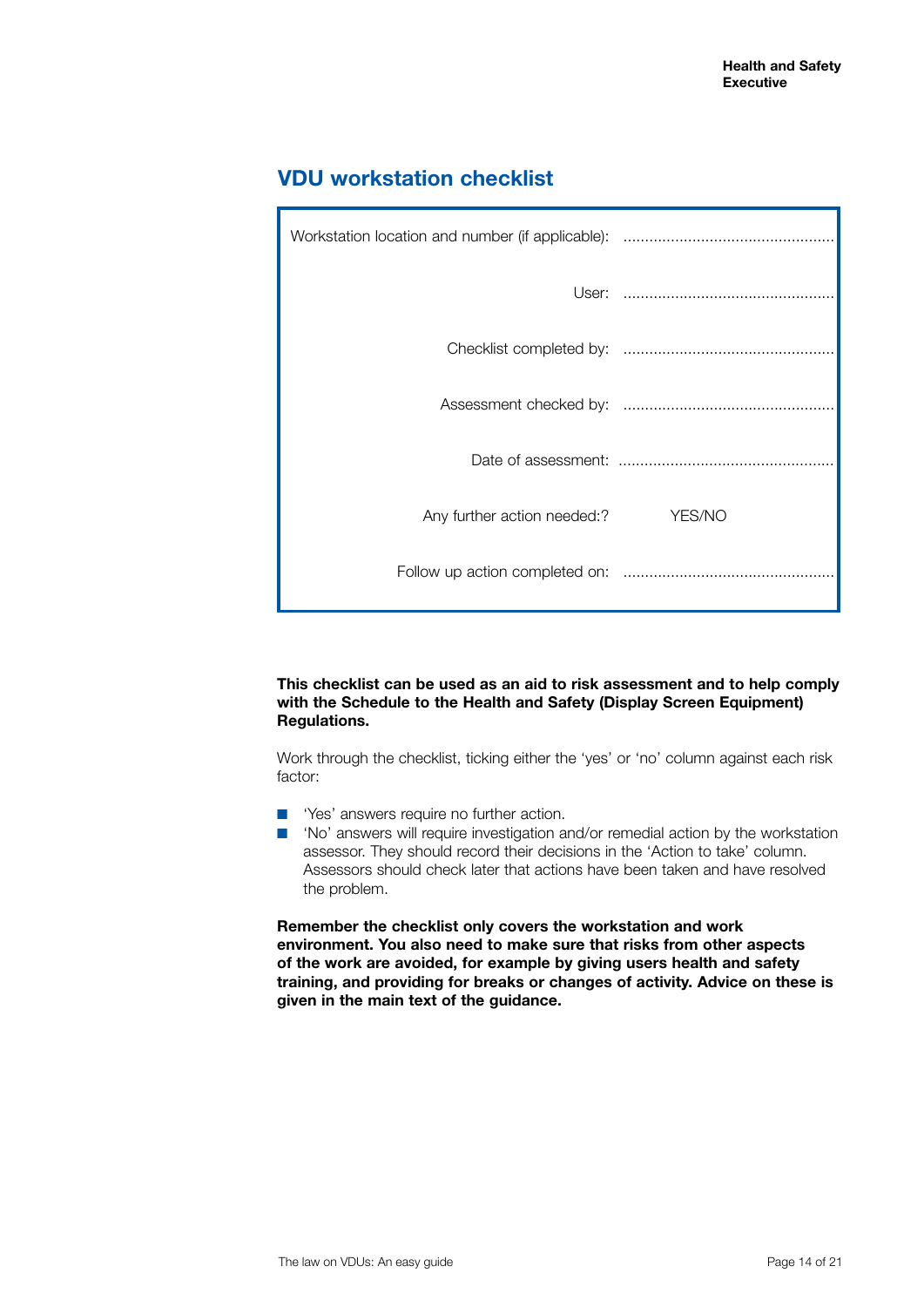# **RISK FACTORS TICK ANSWER THINGS TO CONSIDER ACTION TO TAKE YES NO 1 Display screens** Are the characters clear and readable? Make sure the screen is clean and cleaning materials are made available. Check that text and background colours work well together.  $\checkmark$ X **Health** and safety

| Is the text size comfortable to read?                                  | Software settings may need adjusting to change<br>text size.                                                                                                                                                                                                                                                                                                            |  |
|------------------------------------------------------------------------|-------------------------------------------------------------------------------------------------------------------------------------------------------------------------------------------------------------------------------------------------------------------------------------------------------------------------------------------------------------------------|--|
| Is the image stable, ie free of flicker and<br>iitter?                 | Try using different screen colours to reduce flicker,<br>eg darker background and lighter text.<br>If problems still exist, get the set-up checked, eg by<br>the equipment supplier.                                                                                                                                                                                    |  |
| Is the screen's specification suitable for its<br>intended use?        | For example, intensive graphic work or work<br>requiring fine attention to small details may require<br>large display screens.                                                                                                                                                                                                                                          |  |
| Are the brightness and/or contrast<br>adjustable?                      | Separate adjustment controls are not essential,<br>provided the user can read the screen easily at all<br>times.                                                                                                                                                                                                                                                        |  |
| Does the screen swivel and tilt?                                       | Swivel and tilt need not be built in; you can add a<br>swivel and tilt mechanism.<br>However, you may need to replace the screen if:<br>swivel/tilt is absent or unsatisfactory;<br>work is intensive; and/or<br>ш<br>the user has problems getting the screen to<br>m.<br>a comfortable position.                                                                      |  |
| Is the screen free from glare and<br>reflections?                      | Use a mirror placed in front of the screen to check<br>where reflections are coming from.<br>You might need to move the screen or even the<br>desk and/or shield the screen from the source of<br>reflections.<br>Screens that use dark characters on a light<br>background are less prone to glare and<br>reflections.<br>Check that blinds work. Blinds with vertical |  |
| Are adjustable window coverings provided<br>and in adequate condition? | slatscan be more suitable than horizontal ones.<br>If these measures do not work, consider anti-glare<br>screen filters as a last resort and seek specialist<br>help.                                                                                                                                                                                                   |  |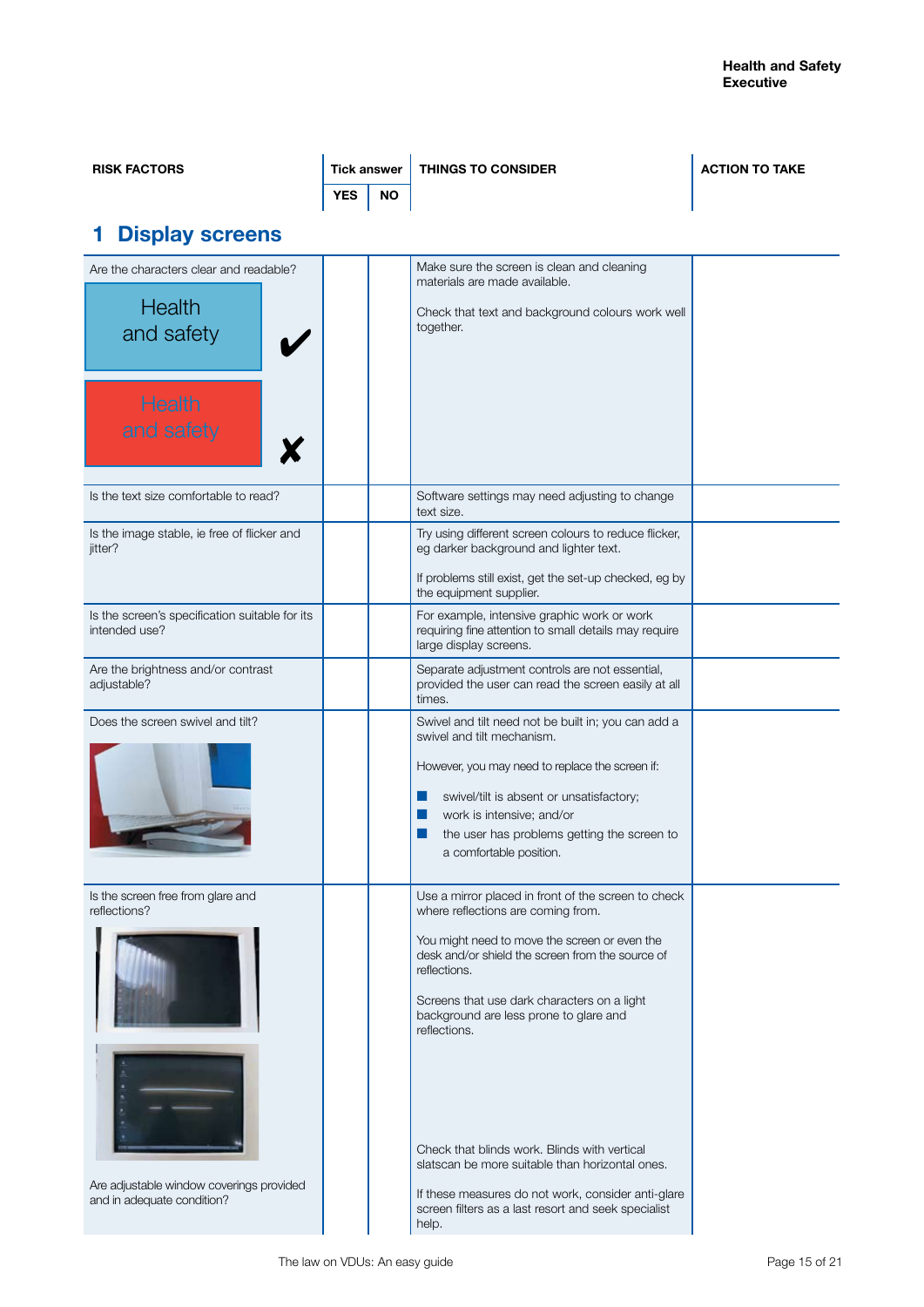| <b>RISK FACTORS</b> |            |           | Tick answer   THINGS TO CONSIDER | <b>ACTION TO TAKE</b> |
|---------------------|------------|-----------|----------------------------------|-----------------------|
|                     | <b>YES</b> | <b>NO</b> |                                  |                       |

# **2 Keyboards**

| Is the keyboard separate from the screen?                | This is a requirement, unless the task makes it<br>impracticable (eg where there is a need to use a<br>portable).                                                                                 |  |
|----------------------------------------------------------|---------------------------------------------------------------------------------------------------------------------------------------------------------------------------------------------------|--|
| Does the keyboard tilt?                                  | Tilt need not be built in.                                                                                                                                                                        |  |
| Is it possible to find a comfortable keying<br>position? | Try pushing the display screen further back to<br>create more room for the keyboard, hands and<br>wrists.<br>Users of thick, raised keyboards may need a wrist<br>rest.                           |  |
|                                                          |                                                                                                                                                                                                   |  |
|                                                          |                                                                                                                                                                                                   |  |
|                                                          |                                                                                                                                                                                                   |  |
| Does the user have good keyboard<br>technique?           | Training can be used to prevent:<br>hands bent up at wrist;<br>ш<br>hitting the keys too hard;<br>overstretching the fingers.                                                                     |  |
| Are the characters on the keys easily<br>readable?       | Keyboards should be kept clean. If characters still<br>can't be read, the keyboard may need modifying or<br>replacing.<br>Use a keyboard with a matt finish to reduce glare<br>and/or reflection. |  |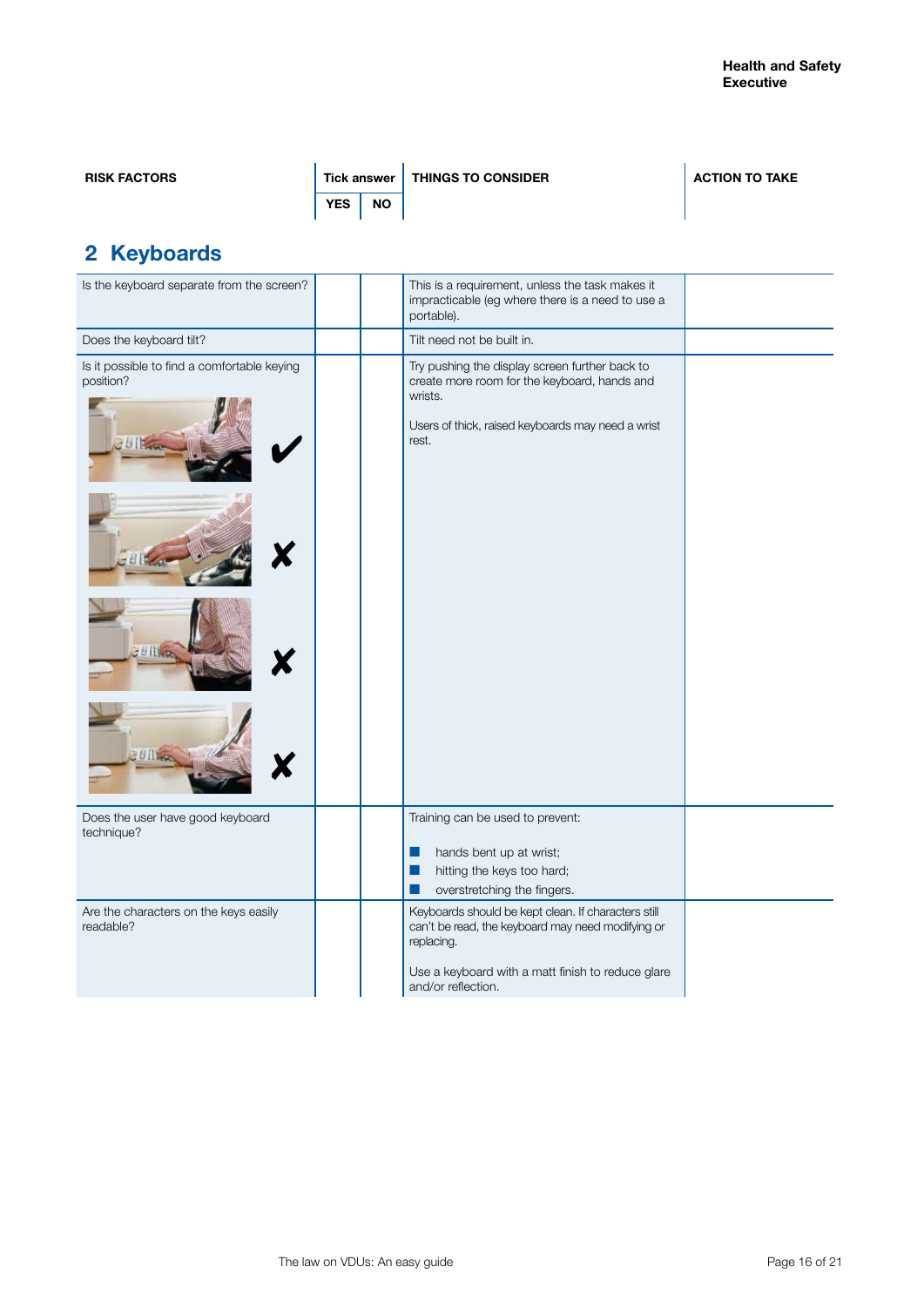**YES NO**

#### **RISK FACTORS Tick answer THINGS TO CONSIDER ACTION TO TAKE**

# **3 Mouse, trackball etc**

| Is the device suitable for the tasks it is<br>used for?                            |  | If the user is having problems, try a different<br>device. The mouse and trackball are general-<br>purpose devices suitable for many tasks, and<br>available in a variety of shapes and sizes.<br>Alternative devices such as touchscreens may<br>be better for some tasks (but can be worse for<br>others). |  |
|------------------------------------------------------------------------------------|--|--------------------------------------------------------------------------------------------------------------------------------------------------------------------------------------------------------------------------------------------------------------------------------------------------------------|--|
| Is the device positioned close to the user?                                        |  | Most devices are best placed as close as<br>possible, eg right beside the keyboard.<br>Training may be needed to:<br>prevent arm overreaching;<br>tell users not to leave their hand on the<br>device when it is not being used;<br>encourage a relaxed arm and straight wrist.                              |  |
| Is there support for the device user's wrist<br>and forearm?                       |  | Support can be gained from, for example, the<br>desk surface or arm of a chair. If not, a separate<br>supporting device may help.<br>The user should be able to find a comfortable<br>working position with the device.                                                                                      |  |
| Does the device work smoothly at a<br>speed that suits the user?                   |  | See if cleaning is required (eg of mouse ball and<br>rollers).<br>Check the work surface is suitable. A mouse mat<br>may be needed.                                                                                                                                                                          |  |
| Can the user easily adjust software settings<br>for speed and accuracy of pointer? |  | Users may need training in how to adjust device<br>settings.                                                                                                                                                                                                                                                 |  |

# **4 Software**

Is the software suitable for the task?  $\vert$  Software should help the user carry out the task , minimise stress and be user-friendly. Check users have had appropriate training in using the software. Software should respond quickly and clearly to user input, with adequate feedback, such as clear help messages.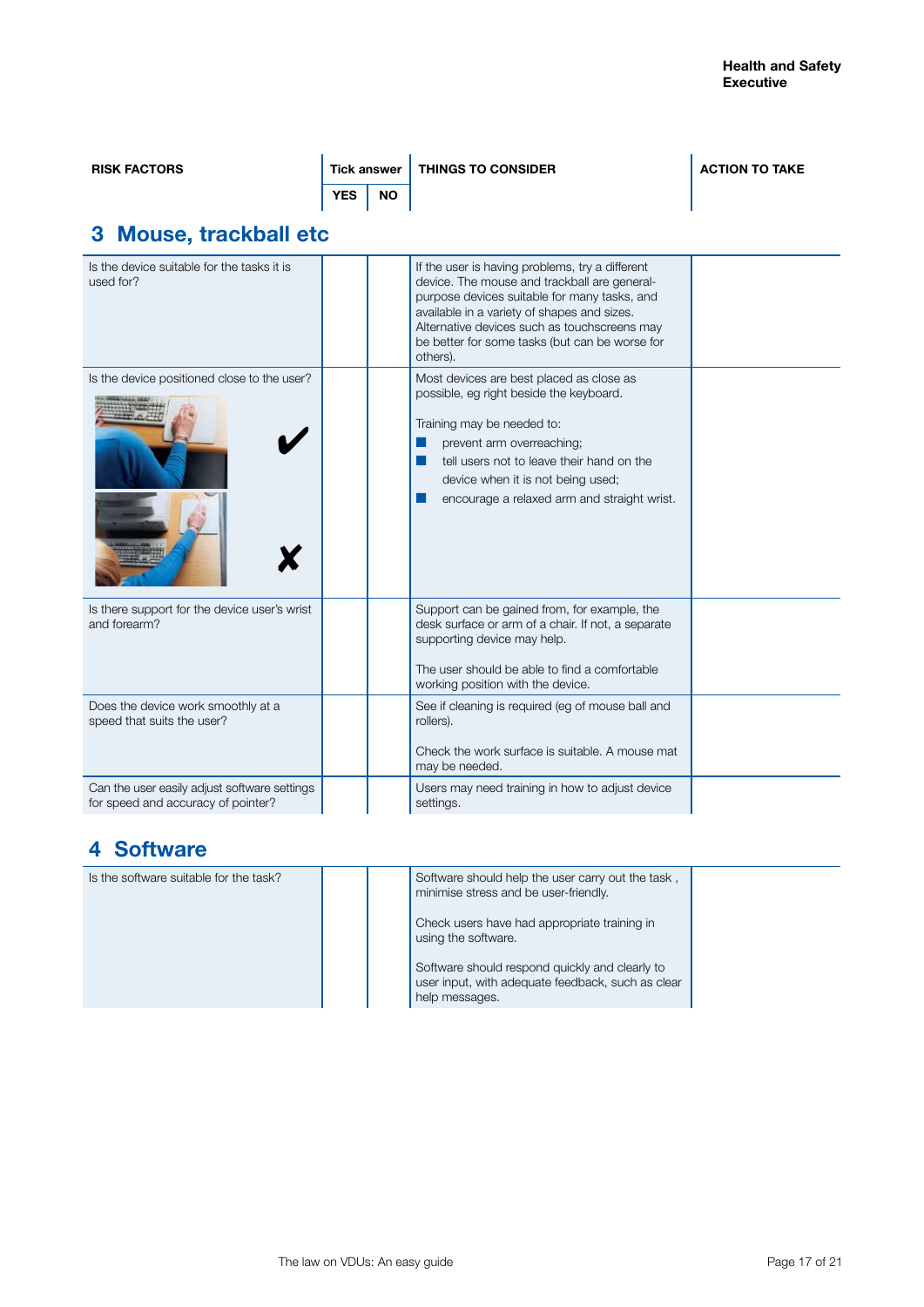**YES NO**

## **RISK FACTORS Tick answer THINGS TO CONSIDER ACTION TO TAKE**

# **5 Furniture**

| Is the work surface large enough for<br>all the necessary equipment, papers etc?                                                                                                                | Create more room by moving printers, reference<br>materials etc elsewhere.<br>If necessary, consider providing new power and<br>telecoms sockets, so equipment can be moved.<br>There should be some scope for flexible<br>rearrangement.                                                                 |  |
|-------------------------------------------------------------------------------------------------------------------------------------------------------------------------------------------------|-----------------------------------------------------------------------------------------------------------------------------------------------------------------------------------------------------------------------------------------------------------------------------------------------------------|--|
| Can the user comfortably reach all the<br>equipment and papers they need to use?                                                                                                                | Rearrange equipment, papers etc to bring<br>frequently used things within easy reach.<br>A document holder may be needed, positioned to<br>minimise uncomfortable head and eye movements.                                                                                                                 |  |
| Are surfaces free from glare and reflection?                                                                                                                                                    | Consider mats or blotters to reduce reflections and<br>glare.                                                                                                                                                                                                                                             |  |
| Is the chair suitable?<br>Is the chair stable?<br>Does the chair have a working:<br>seat back height and tilt adjustment?<br>seat height adjustment?<br>swivel mechanism?<br>castors or glides? | The chair may need repairing or replacing if<br>the user is uncomfortable, or cannot use the<br>adjustment mechanisms.                                                                                                                                                                                    |  |
| Is the chair adjusted correctly?<br><b>BEETHER</b>                                                                                                                                              | The user should be able to carry out their work<br>sitting comfortably.<br>Consider training the user in how to adopt suitable<br>postures while working.<br>The arms of chairs can stop the user getting close<br>enough to use the equipment comfortably.<br>Move any obstructions from under the desk. |  |
| Is the small of the back supported by the<br>chair's backrest?                                                                                                                                  | The user should have a straight back, supported<br>by the chair, with relaxed shoulders.                                                                                                                                                                                                                  |  |
| Are forearms horizontal and eyes at<br>roughly the same height as the top of the<br>VDU?                                                                                                        | Adjust the chair height to get the user's arms in<br>the right position, then adjust the VDU height, if<br>necessary.                                                                                                                                                                                     |  |
| Are feet flat on the floor, without too much<br>pressure from the seat on the backs of the<br>legs?                                                                                             | If not, a foot rest may be needed.                                                                                                                                                                                                                                                                        |  |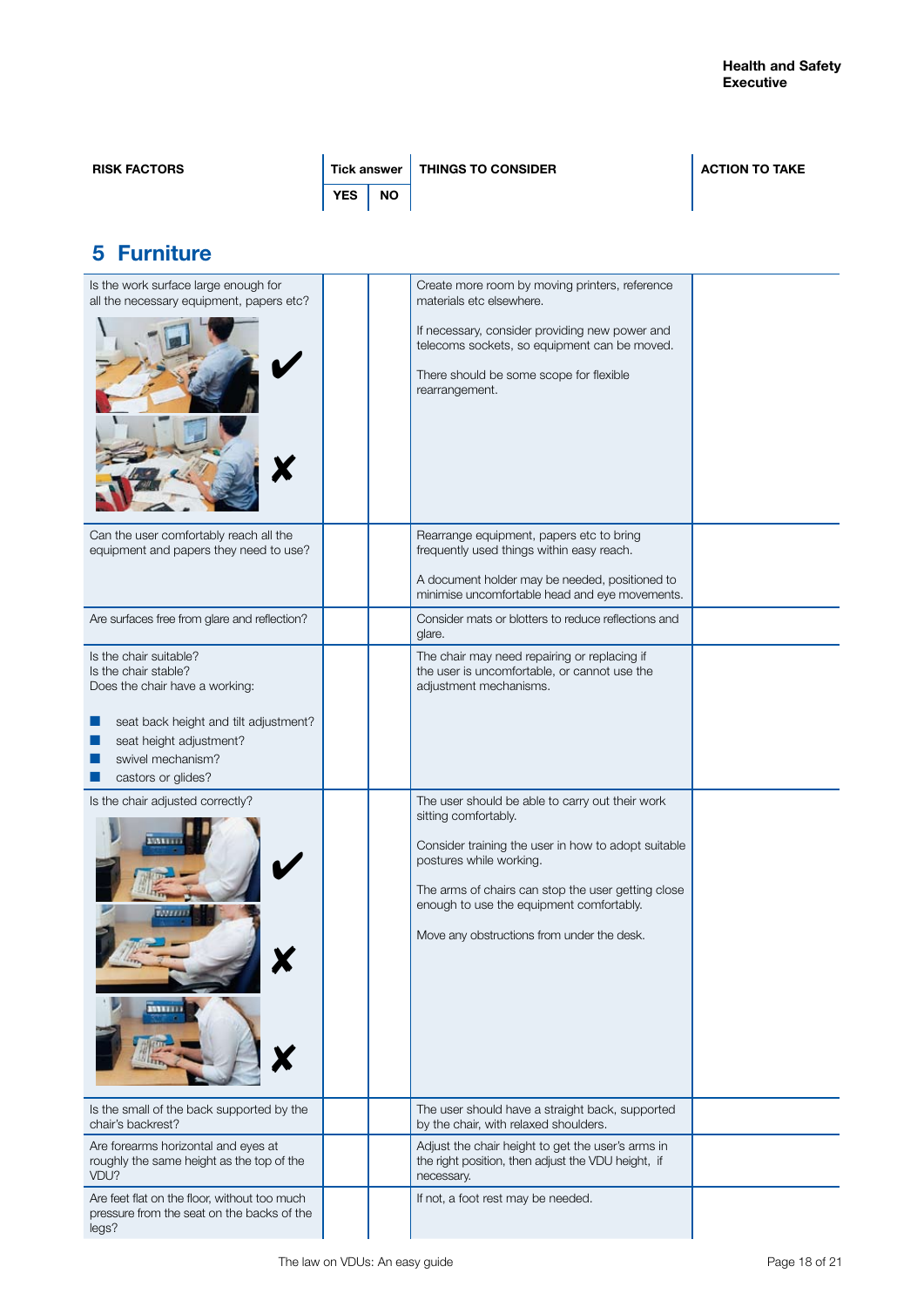**YES NO**

**RISK FACTORS Tick answer THINGS TO CONSIDER ACTION TO TAKE** 

# **6 Environment**

| Is there enough room to change position<br>and vary movement?                  | Space is needed to move, stretch and fidget.<br>Consider reorganising the office layout and check<br>for obstructions.<br>Cables should be tidy and not a trip or snag<br>hazard.                        |  |
|--------------------------------------------------------------------------------|----------------------------------------------------------------------------------------------------------------------------------------------------------------------------------------------------------|--|
| Is the lighting suitable, eg not too bright or<br>too dim to work comfortably? | Users should be able to control light levels, eg by<br>adjusting window blinds or light switches.                                                                                                        |  |
|                                                                                | Consider shading or repositioning light sources or<br>providing local lighting, eg desk lamps (but make<br>sure lights don't cause glare by reflecting off walls<br>or other surfaces).                  |  |
| Does the air feel comfortable?                                                 | VDUs and other equipment may dry the air.                                                                                                                                                                |  |
|                                                                                | Circulate fresh air if possible. Plants may help.                                                                                                                                                        |  |
|                                                                                | Consider a humidifier if discomfort is severe.                                                                                                                                                           |  |
| Are levels of heat comfortable?                                                | Can heating be better controlled? More ventilation<br>or air-conditioning may be required if there is a lot<br>of electronic equipment in the room. Or, can users<br>be moved away from the heat source? |  |
| Are levels of noise comfortable?                                               | Consider moving sources of noise, eg printers,<br>away from the user. If not, consider soundproofing.                                                                                                    |  |

# **7 Final questions to users...**

- Ask if the checklist has covered all the problems they may have working with their VDU.
- **n** Ask if they have experienced any discomfort or other symptoms which they attribute to working with their VDU.
- **n** Ask if the user has been advised of their entitlement to eye and eyesight testing.
- **n** Ask if the user takes regular breaks working away from VDUs.

#### **Write the details of any problems here:**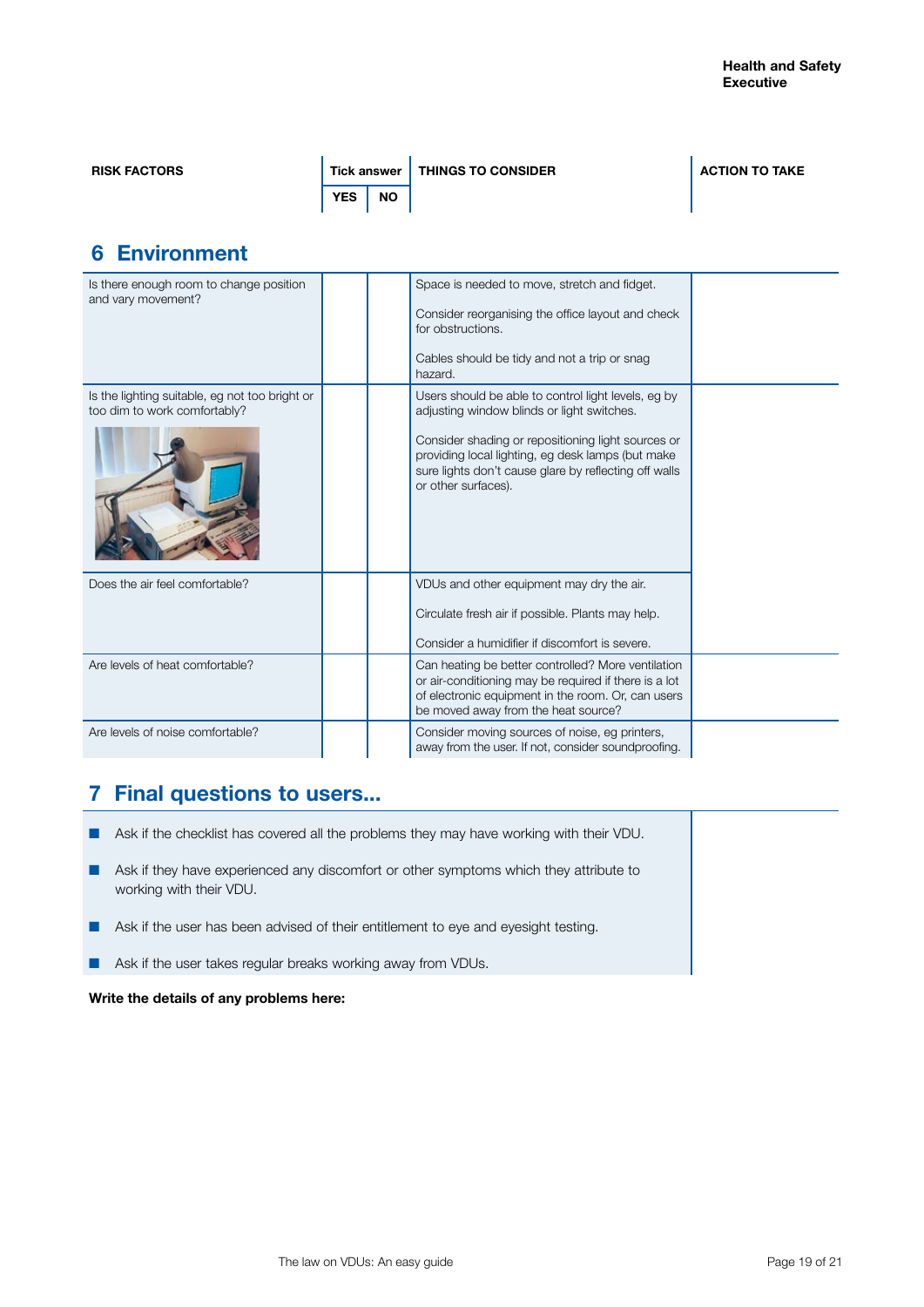# Further publications and sources of advice

## **Publications**

- Aching arms (or RSI) in small businesses: Is ill health due to upper limb *disorders a problem in your workplace?* Leaflet INDG171(rev1) HSE Books 2003 (single copy free or priced packs of 15 ISBN 978 0 7176 2600 7) www.hse.gov.uk/pubns/indg171.pdf
- *Understanding ergonomics at work: Reduce accidents and ill health and increase productivity by fitting the task to the worker* Leaflet INDG90(rev2) HSE Books 2003 (single copy free or priced packs of 15 ISBN 978 0 7176 2599 4) www.hse.gov.uk/pubns/indg90.pdf
- Work with display screen equipment. Health and Safety (Display Screen *Equipment) Regulations 1992.Guidance on Regulations* L26 (Second edition) HSE Books 2003 ISBN 978 0 7176 2582 6
- *Working with VDUs* Leaflet INDG36(rev3) HSE Books 2005 (single copy free or priced packs of 10 ISBN 978 0 7176 2222 7) www.hse.gov.uk/pubns/indg36.pdf
- *Tackling stress: The Management Standards approach Leaflet INDG406 HSE* Books 2005 (single copy free or priced packs of 10 ISBN 978 0 7176 6140 4) www.hse.gov.uk/pubns/indg406.pdf

Further copies of the checklist in this guide are available: *VDU workstation checklist*  Leaflet HSE Books (priced packs of 5 ISBN 978 0 7176 2617 5)

## **Advice from Health and Safety Authorities:**

- For businesses in office or retail premises, contact the Environmental Health Department at the local Council.
- For other premises, contact HSE's Infoline on 0845 345 0055.